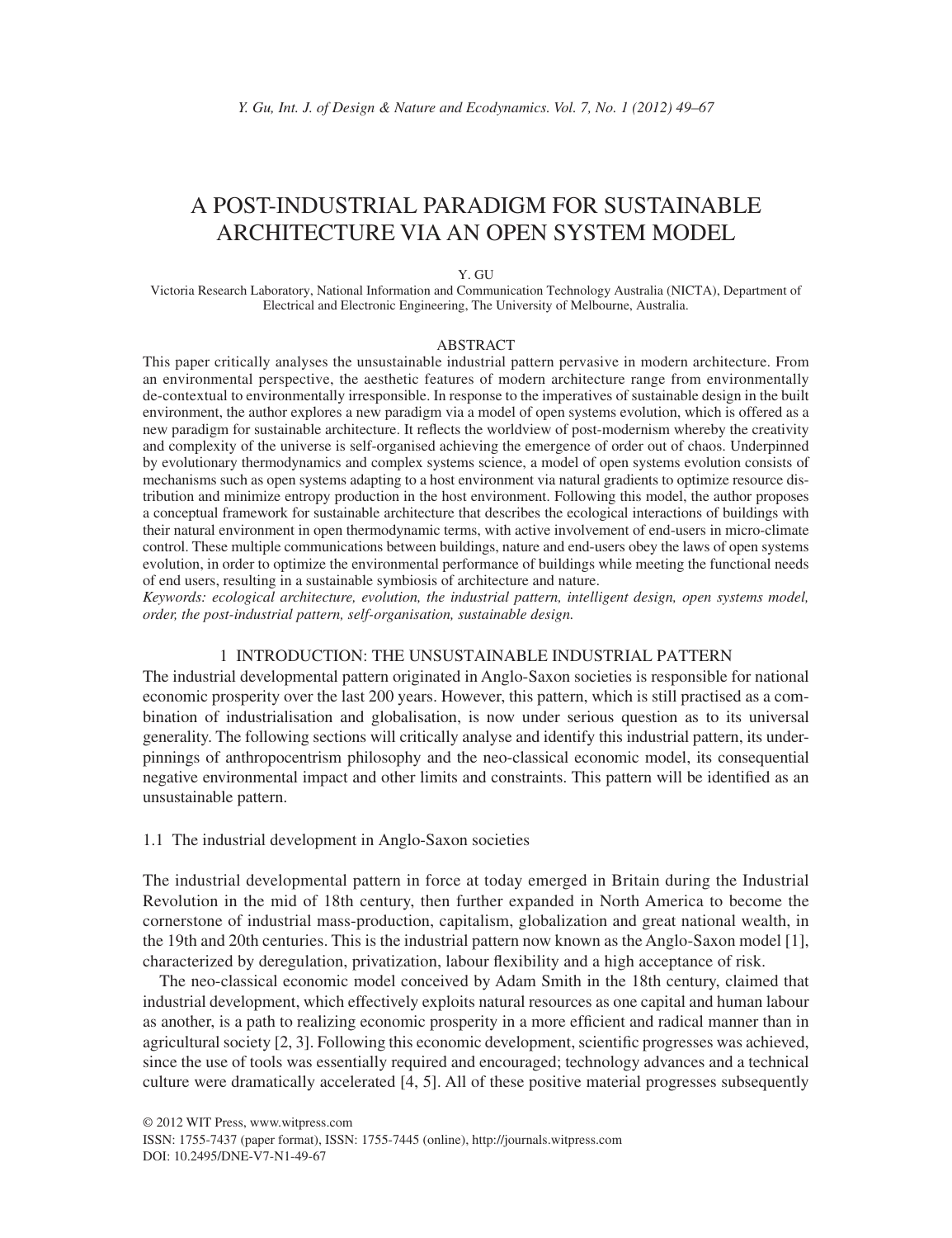realized the evolution of human civilizations and liberation from intellectual, ideological, cultural, sociological and technological dimensions [2, 6].

In summary, the Industrial Revolution was a radical achievement of mankind, a transformation from agricultural society to industrial society, arguably the most significant jump in human history, liberating man from nature in a philosophy of anthropocentrism. A result of this industrialisation was modern urbanisation, modernization and mobility in Europe and North America earlier than in other continents [2, 7, 8]. Industrial development can be viewed as a victory for techno-centrism and anthropocentrism over the last two centuries. Human developments in science, industry and commerce have progressed rapidly, particularly, in the 20th century, the 'Age of Progress' [9].

## 1.2 Anthropocentrism in Western industrial societies

In Western civilisation, the debates on mankind's dialogue with nature can be traced back to the time of Plato. In the ancient world, nature was regarded with awe and fear. Natural disasters, earthquakes, hurricanes, volcanic eruptions were explained away as expressions of displeasure by the gods, while people were helpless in the face of its power. On the other hand, the ancient Greeks saw the world through a filter of mechanistic analysis and revered geometry as an indication of Man's superiority over nature, which prepared a pathway for the emergence of anthropocentrism in the Industrial Age.

After the major scientific discoveries of the 16th, 17th and 18th centuries, Western societies, with industrial structures and greed-driven economies, progressed relentlessly in a belief in conquering nature through science for the benefit of humankind [10]. Liberated by scientific progress is an obsession of anthropocentrism dominating in these societies. It was believed man was at the centre of the universe and nature existed for the convenience of humans; therefore, man is in his own omnipotence and ability to draw unrestrainedly on the earth's resources [7]. Legacies of this anthropocentric conceit include an aggressive growth of industrial 'conquer-the-earth' mentality and the absolute sovereignty of humans over nature. This radical philosophical change replaced the previous earth-centered philosophy when man stood in awe of nature, and alienated humanity from nature in an omission of nature's existence along with human progress in the industrial pattern.

In brief, Western societies since the canonization of anthropocentrism have neither the environmental appreciation, nor the ritualized observances; while nature seems to function as an infinite resource provider for their excessive exploration of energy and natural resources. By contrast, the dominance of anthropocentrism in Western societies led to a reliance on techno-centrism technocracy, profit-motivated capitalism and consumer-based culture. Nowadays, this anthropocentrism is thwarted by nature's revenge in the form of global warming, climate change, the spread of disease, and other natural catastrophes. In response, the industrialized societies responses are in two directions, humble cooperation and/or aggressive resistance.

## 1.3 Neo-classical economy model for the industrial development

As outlined above, industrial development has inherited the neo-classical model of economy derived from Adam Smith [11]. In this model, nature was viewed as little other than the source of free raw materials and a place to dump wastes of industrial production, while industrial products usually do not contribute positively to nature in another way, as shown in Fig. 1. Neither the health of natural systems, nor an awareness of their delicacy, complexity, and interconnectedness, has been part of the industrial design agenda [2, 12]. Humans, by contrast, extract and burn coal in the 19th century and fossil fuels in the 20th century that have been deposited deep below the Earth's surface, supplementing them with energy produced through waste-incineration processes and nuclear reactors that create additional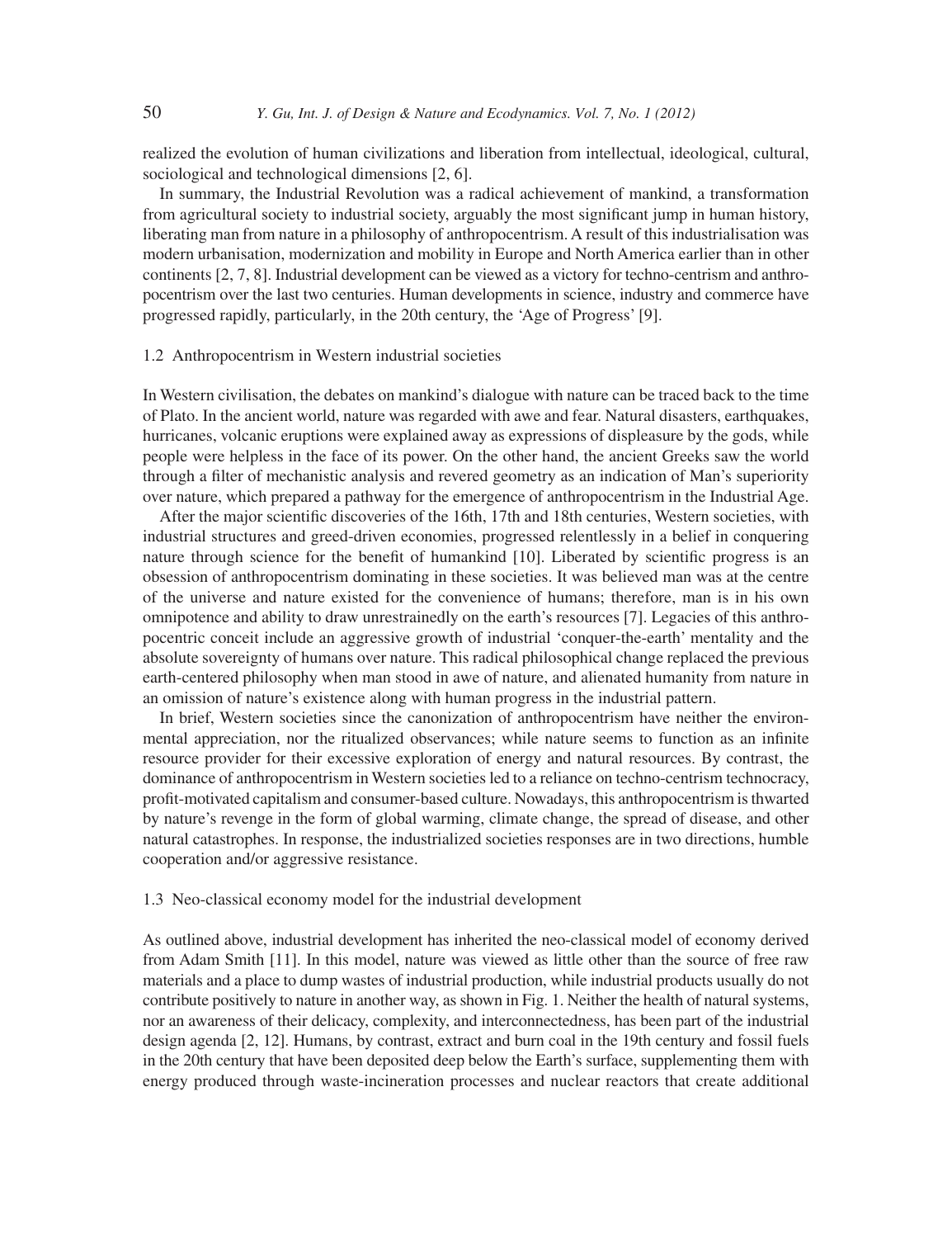| <b>COUTCA</b> | . |  |  |
|---------------|---|--|--|
|               |   |  |  |

Figure 1: The metabolism of industrial production in a linear neo-classical model.

problems. They do this with little or no regard to harnessing and maximizing local natural energy flows. In addition, at the expense of the natural environment, consumerism in the industrialised economic society has accelerated the activities of economic prosperity and industrial production [13]. It is predicted, in the next 50 years, global economic activity is expected to increase roughly fi vefold, while global manufacturing activity, energy consumption, and the throughput of materials are likely to rise threefold.

However, industrial development in a neo-classical economy model is challenged by contemporary economists in relation to concern with ecological consequences. For example, Daly [14] argues, that the human economy exists within a larger natural economy; homo-economy should be responsible, not just for the initial cost of production, but the cost of products' operation and decommissioning, the impacts upon all those other sites from where materials and energy were mined or will be buried, as shown in Fig. 2. To fail to account for the ecological costs of 'source', e.g. the natural resources, or the costs of disposing of 'waste' in natural 'sinks', is only to delude oneself that such costs are external to the economic system. This idea is extended by Hawken *et al.* [15] as the world's economy being within the larger economy of natural resources and ecosystem services that sustain us. In summary, ecological sense should no longer be missing in the economical system.

## 1.4 Environmental crisis questioning on the industrial development

Since the late 20th century, this industrial development pattern has been transported to developing countries along with the economic globalisation. Accompanying this industrial and economic globalization are a number of significant questions. First, argued by the author, the industrial pattern is incompatible with many regional contexts. The continent of Asia, for example, is characterised by large populations and hyper-density human habitat. This context is incomparable with the compact model of the United Kingdom with limited geographic resources and small population scale, and also incompatible with the spread-all-over model of the United States of America with abundant geographic resources but relatively small population scale. Furthermore, the exacerbating environment impacts such as global warming and climate change, caused by the consumption of fossil fuel in industrialisation, urbanisation and agricultural activities, indicate this developmental pattern is environmentally unsustainable at the global scale, threatening the long-term sustainable human habitat on the planet.

Specifically, by the early 1990s, citizens of nearly every nation on earth began to experience, either directly or indirectly, unusually severe environmental changes in the form of heat waves, soil pollution, global droughts, massive crop failures, nuclear power plant meltdowns, oil spills, and increased incidence of disease, limited food and water supplies, lead in gasoline, tropical rain forest degradation, nuclear waste pollution, lethal viruses, etc. All of this has created a feeling of impending doom and anticipation of a coming catastrophe in many people. In brief, it is the industrial countries that bear most of the responsibility for global warming and climate change; however, the effects are felt acutely in every country and particularly in developing countries. In addition to global climate change, the profligate consumption of energy and natural resources used in support of industrial development has resulted in the depletion of limited energy and natural resources on the earth. Industrial development enlarges the ecological footprint [16], through successive demands on natural resources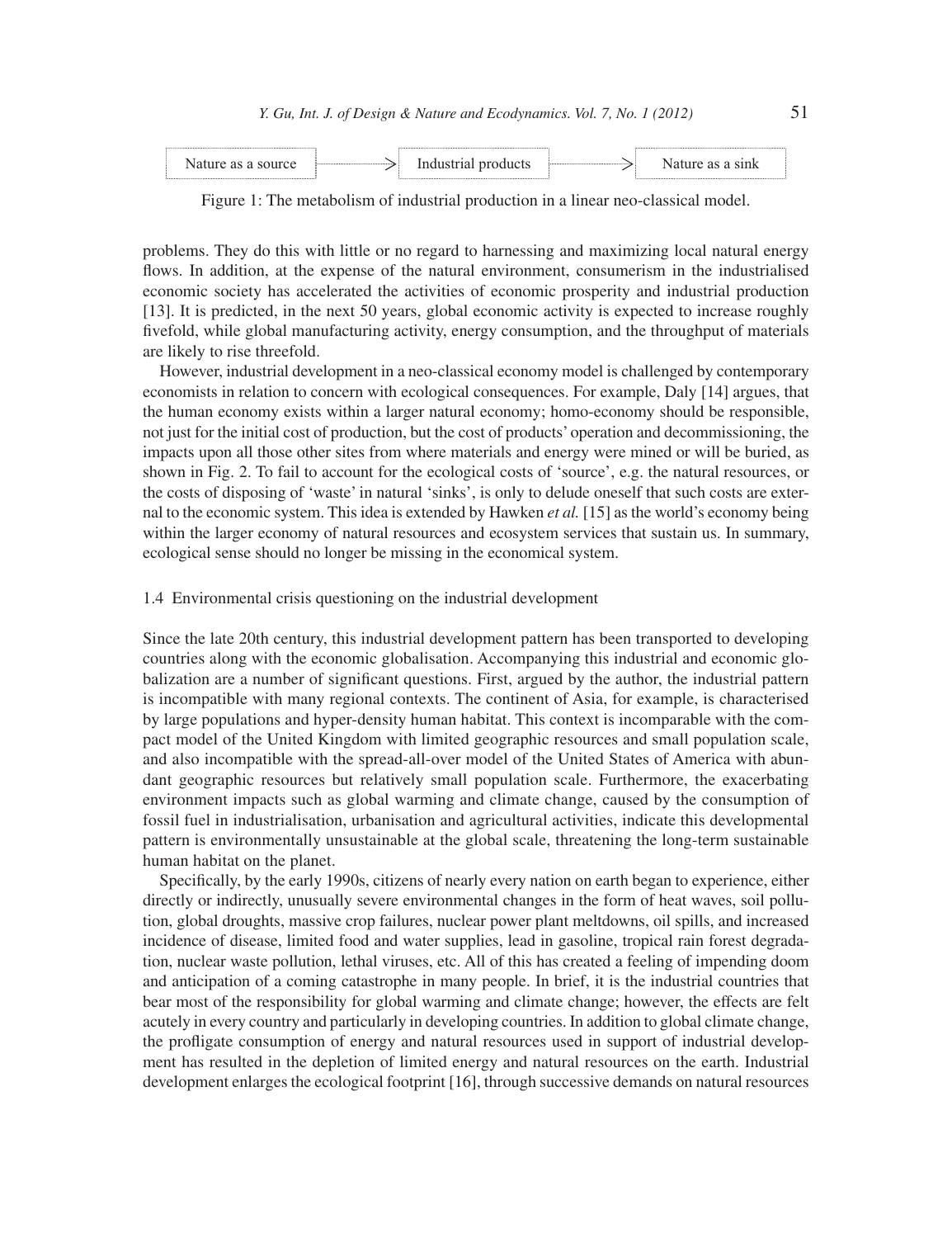

Figure 2: Ecological interrelations of homo economy and ecosystem.

such as water, land and energy. A comprehensive study of the complex relationships between industrial development and natural resources and an analysis of the environmental price of industrial development can be found in Commoner [17].

In general, the current issues raised by development which follows the modern industrial pattern range from resource degradation, to population growth and agricultural limits leading to global famine, pollution of air and water, the disastrous potential climatic effect through the concentration of greenhouse and ozone-depleting gases in the atmosphere [3]; furthermore, cross-national tension among industrialised countries and un-industrialised nations, intellectual and ethical progress, economic crises and other sociological decay has emerging since the latter part of the 20th century, all of which have been essentially overlooked in the pursuit of economic prosperity. In brief, at both regional and global levels, these so-called advances in industrial development are increasingly viewed as the enemy of true progress by the majority of environmentally sensitized people. Anthropocentrism, i.e. humanity holding a privilege of man's sovereignty in the universe, is criticised as having violated its basic ethical responsibility of 'each generation's obligation to meet its needs without jeopardizing the prospects for future generations to meet their own needs' [18].

## 1.5 Summary: the industrial pattern is environmentally unsustainable

It is argued that societal progress based on the existing industrial development pattern, which has prioritized industrial growth and economic prosperity in the western industrial societies over the last two centuries and which still colonizes world cultures and the global environment, has been achieved at the expense of excessive exploitation of energy and natural resources while overlooking the negative impacts upon the natural ecosystem. Thus, this modern civilization is environmentally unsustainable. The rules and patterns of industrial development do not provide a sustainable basis for further progress of humanity over the long term. Hence, an urgent task is to constitute a new sustainable pattern that is environmentally responsible, contextually compatible and universally applicable.

# 2 IDENTIFYING THE CONCEPT OF SUSTAINABILITY

The term sustainability has been adopted, after a long series of institutional initiatives, primarily guided by the United Nations, and is characterised as a compromise between the 'growth' and 'nongrowth' factions of the environmental movement of the late 1960s and early 1970s [19]. In particular, the energy crisis of the early 1970s, caused when the OPEC countries placed an embargo on oil exports, raised public consciousness about energy use and led to developments in energy conservation and the consideration of alternative energy sources, such as wide power [20]. On the grass-roots scale, the environmental movement was initiated in the late 1960s by a generation that rejected the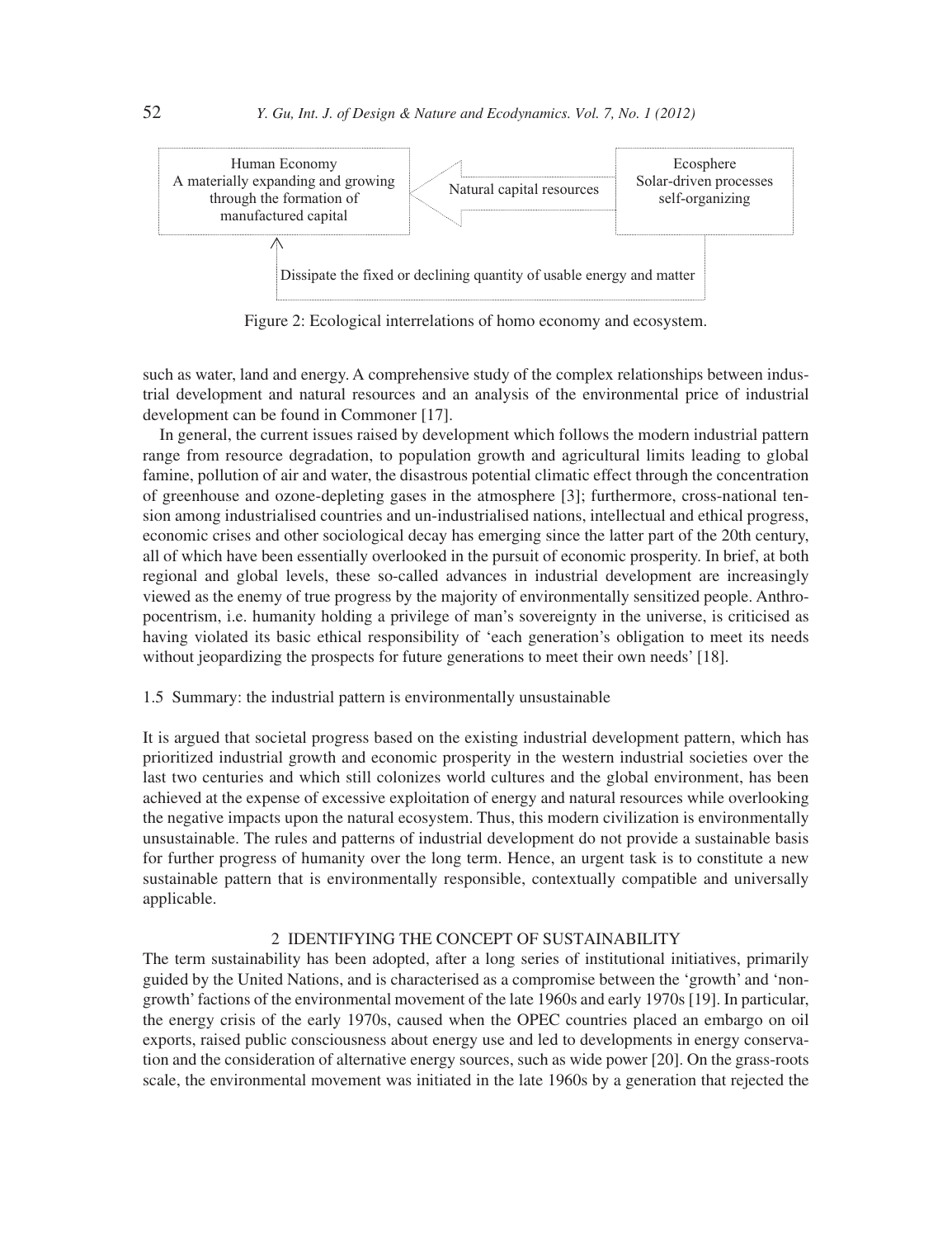excesses of the consumer society and called for an end to unrestricted economic growth [7, 19]. In 1987, an initial official definition of sustainable development was launched in the Brundtland Commission [21] which states: 'development that meets the needs of the present without compromising the ability of future generations to meet their own needs'. At the 1992 Rio Earth Summit, sustainable development was defined as 'development which fulfils current needs without compromising the capacity of future generations to fulfi l theirs'. This principle of suitability was enshrined and formulated in the Agenda 21 [22], as a common framework of action for all countries to achieved sustainable development in the 21st century.

## 2.1 An integrated proposition of sustainable design

Physicist Jaynes [23] argues in decision theory that failure to judge one's own loss function correctly is one of the major dangers that human face, and the state of nature tomorrow might be influenced by our decision today. Responding to increased environmental awareness and recognition of the fragility of the planet, social inequities and human rights, it is argued that sustainable development addresses three interrelated areas simultaneously: environmental protection, social equality and justice, and economic viability. At an abstract level, a general exploration of these complex and problematic issues facing humanity is a path to constructing a human habitat in harmony with the natural environment while meeting the demands of social and economic developments in a long term, rather than a short gain for the present generation only.

In brief, sustainable development is an integrated spectrum composed by temporal, social, economic, environment and human dimensions, formulated in Fig. 3. Confronting the current environmental crisis, a deteriorated environment would be unable to support the social and economic demands and to sustain human well-being. Thus, the natural environment is recognised as the centre theme of sustainability with the highest priority. Specifically, a growing recognition of sustainable development  $[24]$  is that long-term economic and social vitality depends upon more efficient, effective use of natural resources, coupled with improved human and environmental health, as shown in Fig. 4. The challenge is how to sustain and transfer the developments from the past, through the present, to the future, with the recognised environmental problems threatening the human survival.



Figure 3: Full dimensions of sustainable development as a complex system.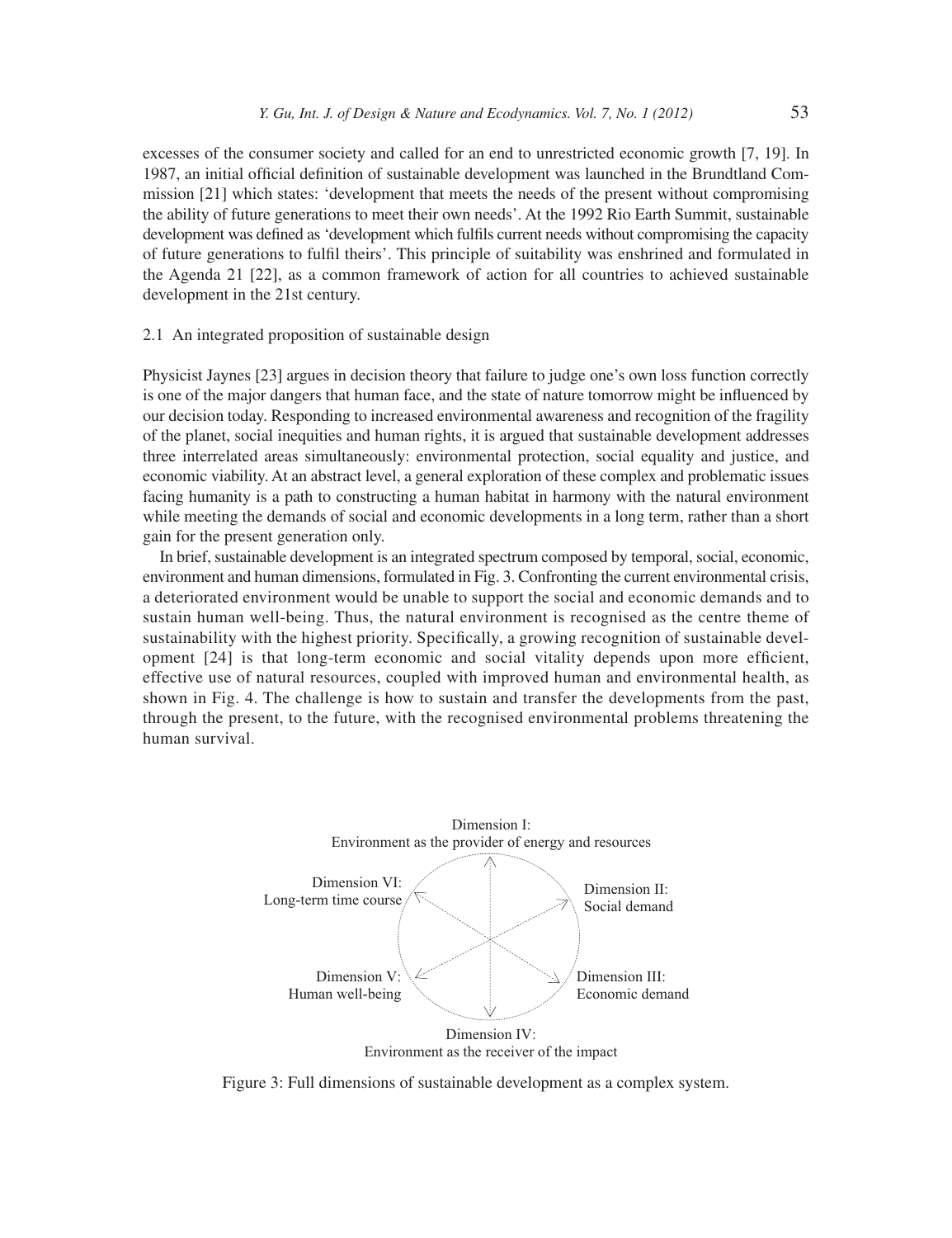

Figure 4: Sustainability transfer in a long-time course.

# 2.2 Technological innovations to meet the challenges of sustainability

From Fig. 4, it can be seen that sustainability is a dynamic process affecting all aspects of human life, resolving the conflicts between the various competing goals, which involves the simultaneous pursuit of economic prosperity, environmental quality and social equity as three dimensions or triple bottom lines with the resultant vector being technology. These complex communications of multiple-dimension sustainable development is generalised in Fig. 5, including technological, ecological and environmental, economics, and socio and ethical-cultural dimensions.

In response to these complex compositions of sustainability, technological innovation towards sustainability [25] aims at designing, purchasing, or adapting facilities according to environmentally responsible principles, e.g. minimizing consumption, maintaining human satisfaction and minimising negative environmental impact, which must be evaluated in terms of the materials being constructed, used, refurbished and reused. For example, the Environmentally Responsible Facility (ERF) Matrix is developed to encompass all stages of facility operations and all relevant environmental concerns, corresponding to the life cycle of a generic facility. Another technological breakthrough towards sustainability is the constitution of Environmental Sustainability Index (ESI), designed by Yale Center for Environmental Law and Policy and Center for International Earth Science Information Network, to assess environmental sustainability in countries with integrated criteria of environmental, human and social components [26]. Life cycle assessment is another sustainable technical tool for environmentally conscious design, regenerative technology and industrial ecology.

## 2.3 Summary: a leap from the linearity of industrial pattern to the complexity of sustainability

From the philosophical viewpoint of classical Platonism, concerning space, time and man, sustainable development is hypothesized as a development at a 'decent' rhythm, in a humanly acceptable and environmentally friendly pattern, in order to reach the complexity, richness, diversity and sustainability for the long term. An alternative sustainable pattern is proposed to meet the complex demands of sustainable development, in a leap departure from the previous economic dimension of the industrial pattern only to the multiple temporal, social, economic, environmental, cultural and technological dimensions. This alternative pattern can be proposed as a post-industrial pattern, distinguished from the industrial pattern overlooking the complexity of sustainability.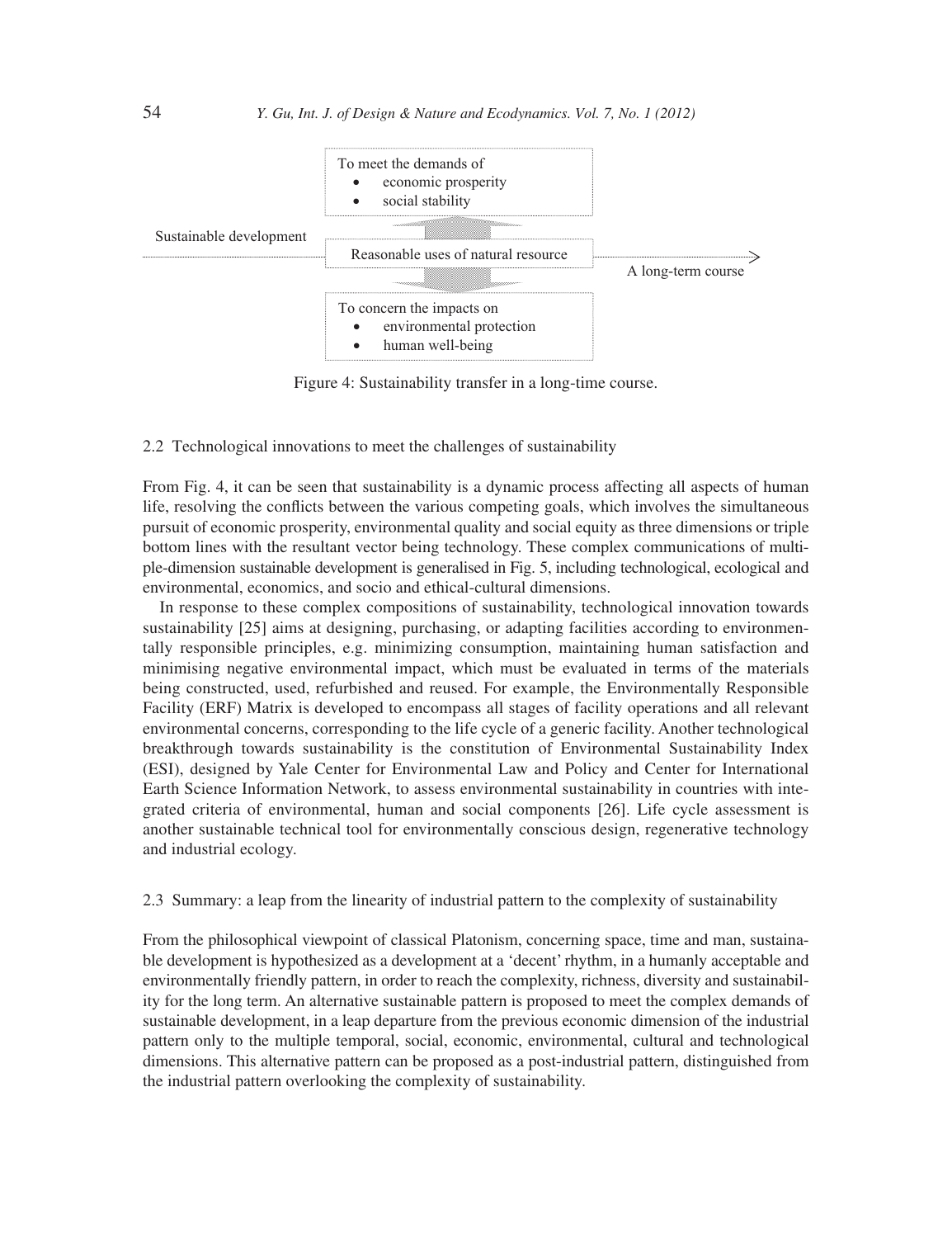

Figure 5: Sustainability in a spectrum of multiple dimensions.

#### 3 MODERN ARCHITECTURAL DESIGN IN THE INDUSTRIAL PATTERN

Modern cities since the Industrial Revolution in the 19th century consist of human inhabitants, means of industrial production and commercial activities, transport infrastructure of roads and rail, energy infrastructure, communications infrastructure, open space and other public facilities. In modern urban design and planning with features of rationalism, functionalism and mechanism, the diverse demands of urban compositional facilities are met by substantial consumptions of energy and natural resources. In consequence, cities are operated like combustion engines in sprawl, dispersal and fragmentation, producing great amounts of pollution emissions. Not only cities designed and developed in this industrial pattern, but also buildings in the Industrial Age have been conventionally designed with severe consumption on energy and natural resources, with the consequences of negative environmental impact on the natural environment and human well-being. The features of modern architecture embody environmental de-contextualisation, without any environmental awareness and sensitivity to the natural ecosystem. In brief, both the natural environment and the built environment have been drastically affected, leading to climate changes on a global scale and deteriorating liveability on an urban scale. The authors argue this industrial pattern designed in modern architecture as environmentally unsustainable.

## 3.1 The industrial contexts of modern architectural design

The historical background of modernism architecture is the Industry Age from the late of 19th century to the 20th century. As argued above, this age is charactered of anthropocentrism in a mechanistic view of humanity's superiority conquering over nature, a neo-classical economic model, industrial technology, and scientific progress via reductionism [2]. Specifically, the scientific dominance over the last two centuries was Newtonian and Cartesian science, in which the materiality of nature, representing disorder, chaos, and unpredictability, was ignored and devalued [6]. Furthermore, the features of modern science include reductionism, mechanism, linear determinism, predictability, and a quest for and love of simplicity [5, 27–30].

Within this industrial, social, economic and scientific background, architecture was defined as an independent and intervention object in its context, a manifesto of techno-centrism and anthropocentrism, a celebration of a progress in industry and technology. As hailed by the great Modernist pioneer Le Corbusier in 1923: 'there exists a new spirit, Industry, overwhelming us like a flood which rolls toward its destined end, has furnished us with new tools adapted to this new epoch, animated by the new spirit' [31].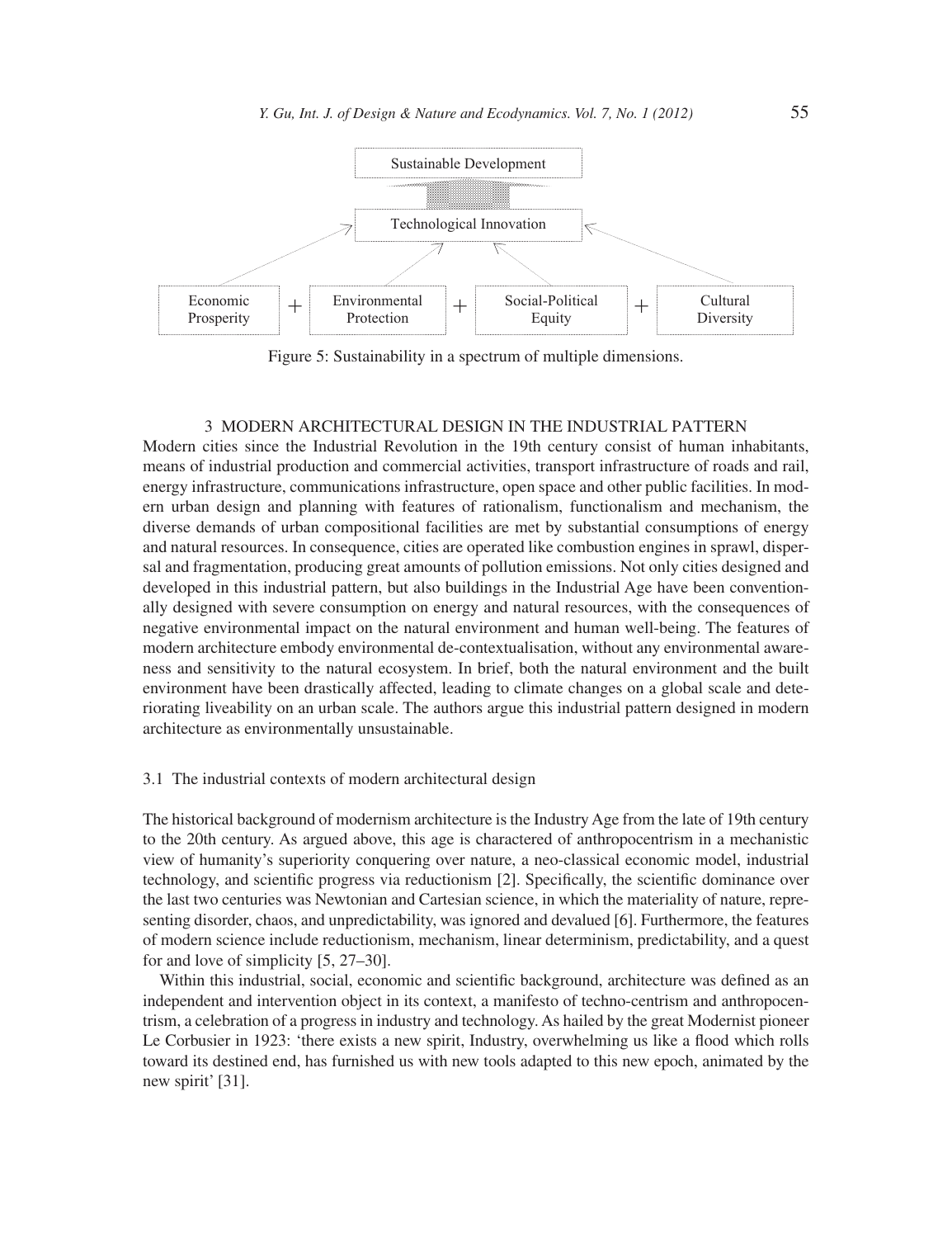## 3.2 Aesthetic features of modernism design

In particular, modernism architecture in Germany relied upon the quality, precision and level of technological advancement, together comprising an effective tactic for conveying the message of neo-economic abyss [19]. In the 'advance' toward a scientifi c model, the 20th century's architectural modernism set into motion in a rational program of simplification and objectification [30]. The logic of modernism shares a fascination for abstraction and minimalism, in the aesthetic criteria of pure and simple, inspired by both abstract art [6, 32–35] and reductionism in modern science. Consequently, modernism aesthetic features include abstraction, functionalism, mechanism, technically expressive, etc.

Le Corbusier was one of the most eloquent celebrants of the rationality of the machine, the machine aesthetic of purism [19]; the legendary slogan 'less is more' was articulated by Mies van der Rohe in the programmatic ban on ornamentation to the geometric abstraction of primary forms [29]. The language of architecture is dominant by standards, types, and norms [32]. Perceivable detail is missing in the modernism design in the Industrial Age, in contrast to Medieval and Renaissance architecture [35]. In practice, architecture has been designed as a machine for function and utility in mechanical logic [8, 36], i.e. city as a machine for living and working, buildings as machines for living, an equation between a combustion engine and a spiritual vision for shelter, committed to shape-making, space-making in formalist and functionalist invention [10]. Since 1970s, the progress of industrial technological advantages was synonymously expressed in high-tech features, i.e. exposed structural systems, vast expanses of plate glass, and cantilevered, tilted, or skewed steel trusses.

However, the monotony of architectural language which is derived from modern paradigm of industrial machine is criticized in its attempt to impose universal design solutions on an infinite number of local conditions and customs [2, 13] The spatial diversity, natural and cultural diversity have been lost in modernism design, which results in less variety and greater homogeneity [29]. The homogeneity in modernism are to be read in the metaphors of the collaboration of Mies van der Rohe with the Nazis, the compromise of Le Corbusier with Mussolini and Petain, and of Terragni with the Fascists [32].

In brief, since the late 19th century and the early 20th century, modernism architectural design has been developed in response to its sociological, economical, cultural, scientific and technological contexts. However, the monotony and simplicity of the modernism design agenda is inadequate to meet the complexity of societal imperatives. In particular, from the environmental perspective, the problem of environmentally de-contextualised in modernism architecture is represented as environmental unawareness, ecological dependencies and negative environmental impacts upon the natural environment, to be specified in the next section.

## 3.3 Environmentally de-contextualised modern architecture in the industrial pattern

Argued by architectural theorist Venturi [37], the classical concept of architecture does recognise context within composition, i.e. the building as a system of relationships of geometric shapes; it is context gives a building's expression, to which the whole composition of building may possess different degrees of articulation. However, in its concept of universality lack of emphasis on natural and architectural setting, the modernism approach disregards context from an organic standpoint, which results in narcissism in the environmental sense [10]. In response to this legacy, one of contemporary problems in architecture [37] dating back to the Beaux Arts Institute of Design is that the building could be designed only for itself, which frequently lacked of indications of buildings' setting, or at best indicated merely the physical dimensions of the site. More drastically, the International Style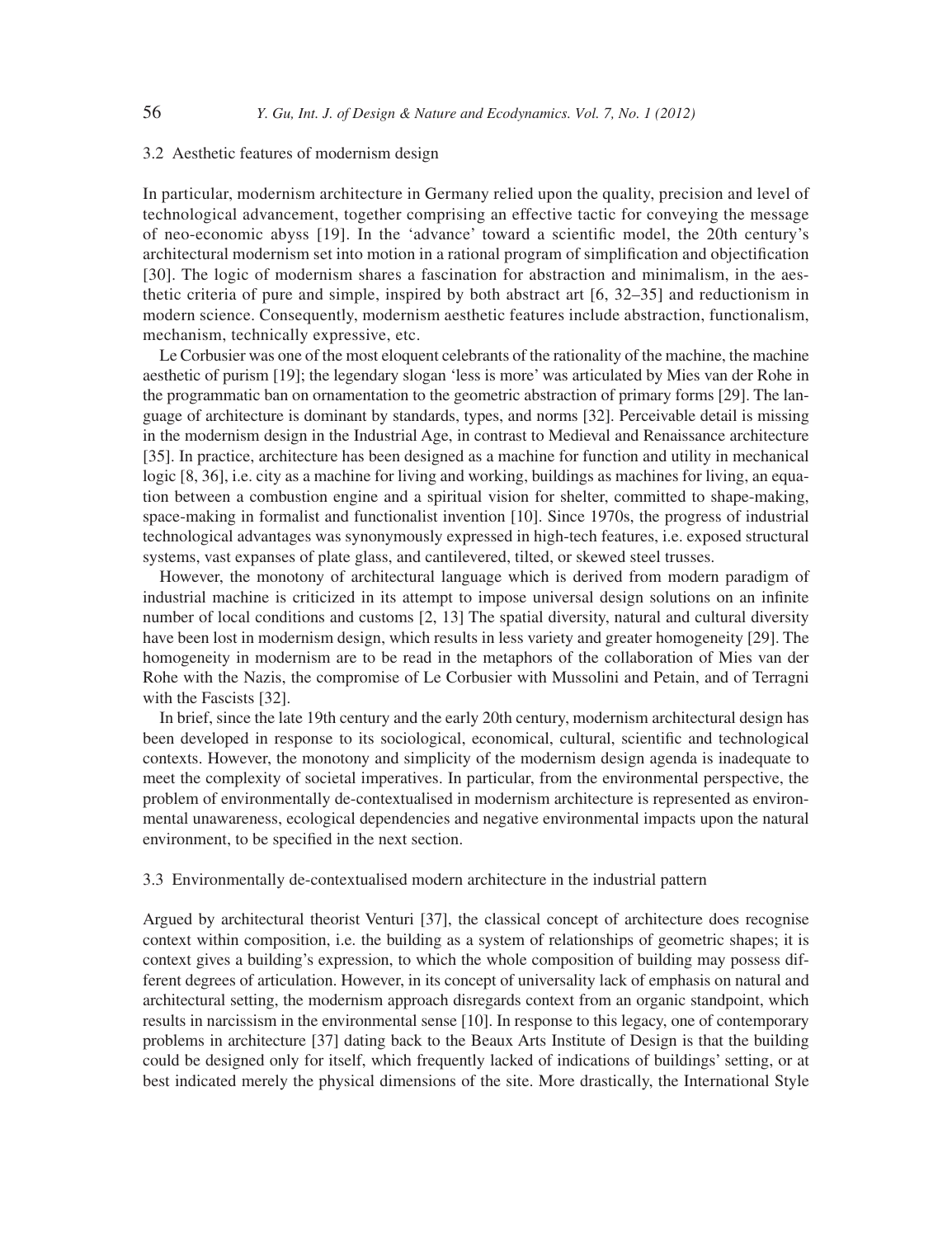involving de-contextualised abstraction which is independent of location was the basis of strategies to unify architecture and urban planning in the Modern Age [32]. In brief, modernism abstracts is away from contextual relationships [27].

This shortage of environmental awareness in modernism architecture and urban design is recognised as the reason for the environmental degeneration in the 20th century. Observed in cities around the world is the absence of environmental commitment in architecture, while associated with industrial imagery and technically driven design style in functionalism and formalist to meet the demand of utilitarian and economic imperatives of modernity [6, 29]. In addition, the adoption of wasteful technology by using ecologically offensive materials [7] and the excessive dependence of fossil fuel are ecologically irresponsible, which have caused incalculable environmental damage [10].

3.4 Environmental impacts of buildings over the life cycles

In particular, over the life cycles, buildings have been conventionally designed in the linear industrial pattern influenced by the neo-classical model [11]. In this pattern, the metabolism of buildings is supported by profligately consuming energy and resources as the input from the natural ecosystem, consequently producing considerable waste emission to the natural ecosystem, as shown in Fig. 6.

In detail, a building's ecological dependence is composed by the energy and natural resources use from the natural ecosystem, the amount of which depends on buildings' position, shape, structure, materials and energy needs. Specifically, three major requirements of energy and natural resources in buildings are generalised as follows:

- 1. The construction of buildings such as the production of building materials by exploiting energy and natural recourses of water, materials, land, wood and fossil fuel [7].
- 2. The operation of mechanistic services for the micro-climatic control within buildings [5], by the passive use of energy and resource use, i.e. sunlight, air circulation, landscaping, water and materials; and
- 3. The positive use of electrical energy and other energy for lighting, ventilating, heating and air conditioning, HVAC system [38].

In other words, the complex fluxes of energy and natural resources in a building start from raw materials, processing into primary energy, converting into secondary forms of energy such as electricity or district heating, continuing in the form of energy used by the end-consumers as supplied energy, then distributed into domestic technical installations as usable energy and a variety of grey energy, until the final demolition and removal of rubble. These fundamental ecological interactions



Figure 6: The metabolism of buildings and cities in the linear industrial pattern.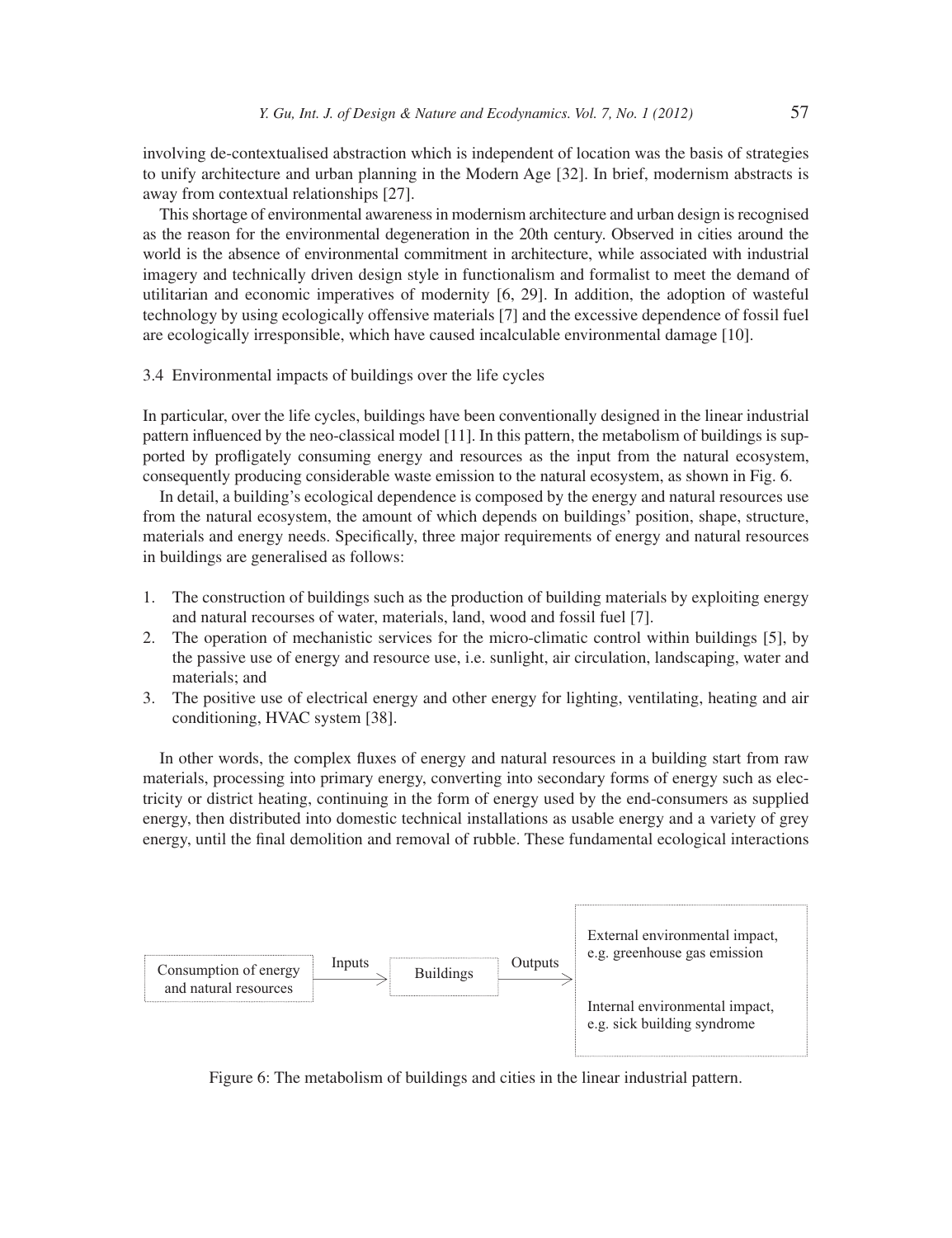of buildings with the natural ecosystem can be generalised as buildings' environmental performances and impacts upon the context of the natural ecosystem, which have substantially contributed to the degradation of the built environment.

# 3.5 Questions on modern architecture from the environmental sustainable perspective

The severity of environmental impact, in particular, has shed a light on doubting the relevance of modern architecture designed in the industrial pattern to the contemporary age [6], while the original visual factor becomes marginalized [36]. To enhance a building's environmental performance and reduce its unsustainable environmental impact, questions for the building industry are addressed from the perspectives of ethical concern, design motivation, principle, concept and technique, as follows:

- 1. Question on ethics: why human habitant by buildings is designed in such industrial mechanics, intervening into nature by consuming so much energy and resource and producing such great amount of negative environmental impacts?
- 2. Question on the sources of energy and resources use: is it possible to adopt the mechanics of buildings in such a way by using other energy, i.e. biomass and solar energy and resources, to replace fossil fuel, for less, neutral, and even positive environmental impact?
- 3. Question on the pattern of energy and resources use: how to improve the linear metabolism of energy and resource for buildings in an alternatively efficient manner towards sustainable environmental performance?
- 4. Question on technologies on environmental management: to facilitate environmental management in the built environment, which technologies and techniques can be devised to effectively indicate, monitor, assess, adapt and optimize the environmental performance of buildings over the life cycles?
- 5. Question on design configuration: how to configure environmental constraints, i.e. ecological dependence and environmental impacts, as essential design criteria for environmentally responsive buildings and cities?
- 3.6 Summary: the simplicity of modernism unable to meet the complexity of sustainability

Despite all the progressive features, such as aesthetics and technologies in the manner of reductionism, functionalism and utility mechanism, modernism architectural design, which was institutionalized as dominant over the Modern Industrial Age, is nowadays criticised as being incapable of conceptualising the diversity and complexity of imperatives embedded in the social, economic, cultural, environmental contexts of the Post-Industrial Age. The ruptures and the dynamism of the urban environment in this age consist in an integrated picture of artistic aesthetics, cultural diversity, societal change, human psychology and the growing significance of eco-psychology [10, 12, 34, 39]. In particular, challenged by the present global environmental crisis, depleted natural resources and increasing world population, environmentally responsive architecture or sustainable architecture is embraced with the highest priority over other issues [10].

Therefore, it is necessary to expand the inadequacy of modernism architecture into an alternative complexity of post-modernism. Accordingly, trans-disciplinary knowledge and a systematic approach are argued to be necessary in architectural design [12], to reconcile ecological, economic, social and other implications for a long-term achievement of sustainable development, to mitigate the environmental crisis, to sustain the natural resource of the world, and to enhance the quality of human inhabitation.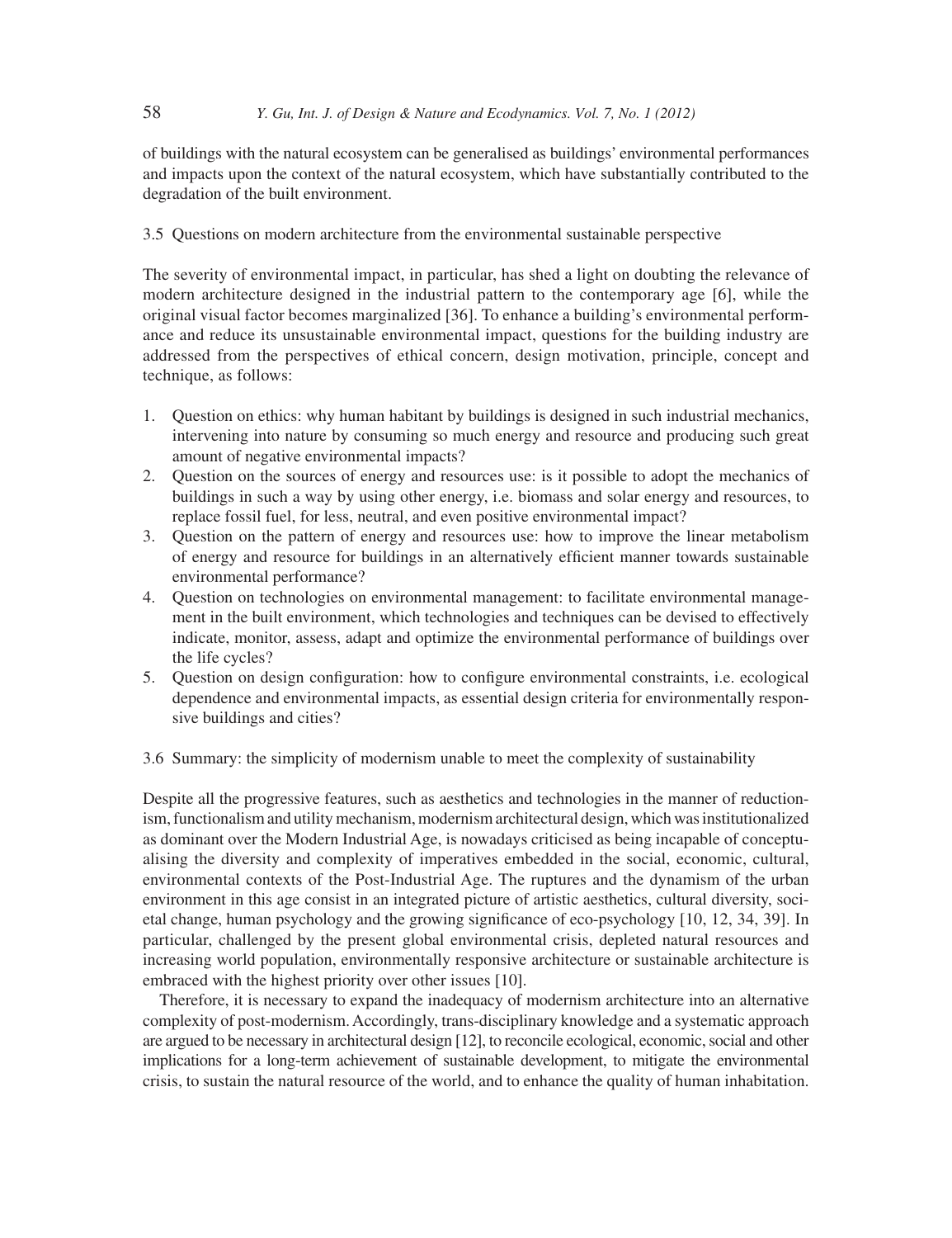To meet the complexity of sustainability, architectural innovations will range from the scales of megalopolis to the choice of construction systems.

## 4 A SHIFT TO THE POST-MODERNISM

Prior to the environmental crisis and economical crisis, which have emerged in the late 20th century and the early 21st century, is a cultural crisis in people's daily life in the Western industrial society, complaining of losing its orientation, disintegrating into angry fragments for more than 50 years [29]. Modern science is accused of only producing partial truths, while traditional religion, as another principal means to explain ultimate truths, is also inadequate in interpreting and revealing the complexity of the universe. Meanwhile, the consequential diversity and complexity of industrialization and modernization is far beyond the capacity of the old paradigm of modernism. In this setting, complexity science has grown over the last decade, in line with the emergence of post-modernism, to provide a new paradigm for ensuring sustainable progress not only in an environmental sense, but also in social-cultural-economic sense.

## 4.1 A new worldview proclaimed by the complexity science

The definitional authority of complexity science was located indisputably in the gravitational fields of cybernetics, computer science, information technology, quantum physics, fractals theory, chaos theory, catastrophe theory, emergence theory, nonlinear dynamics theory. In contrast to the modern science of simplicity in reductionism, mechanism, and linear determinism, and to the traditional cosmological viewpoint of gradual and continuous developments of the universe, the evolution of the universe is interpreted in the complexity science as phase transitions in spontaneous change and quantum leap [29], and the creativity of the universe as self-organisation for organised complexity, the order of the universe [40].

In complexity science, the unpredicted and underdetermined aspects of the universe are interpreted as phase transitions of dissipative structures [33], i.e. the spontaneous change or the emergence of new organisations in a dissipative structure, due to external energy, heat and information, and the internal pressures. Such a cosmogony orientation of nature going through sudden phase transitions in organisation discloses the fundamental principle of the universe in increasing complexity and higher levels of organisation, creative, open, dynamic, surprising in its active energy, its growths and sudden leaps, its beautiful twists, curls and turns, and its catastrophes [29].

Examples of complexity and self-organisation can be found in all living organisms, and even super-organisation, such as a beehive, city or any type of social organisation [41]. Theoretically argued in 'Gaia theory' in earth science [42] and cellular automata in biological science [43], every being, from the atom to the nation and the galaxy, has a quality of self-organisation and a degree of freedom, the ability to reorganise itself through feedback. Each is balanced in a delicate zone for passion and reason on the edge between too much order and too much chaos; this boundary condition is the place of maximum complexity and computability; everything in nature and culture is pushed toward this creative edge by evolutionary pressures, by natural selection and internal dynamics. The unpredictable, abrupt aspect of this post-modernism worldview also shows that violence and mass-extinction are essential parts of evolution [29].

4.2 Redefining the complexity of architecture in the post-modernism

This new worldview of the post-modernism indicates a paradigm shift from the simplicity of the modernism in the Modern Industrial Age to the complexity of post-modernism in the Post-Industrial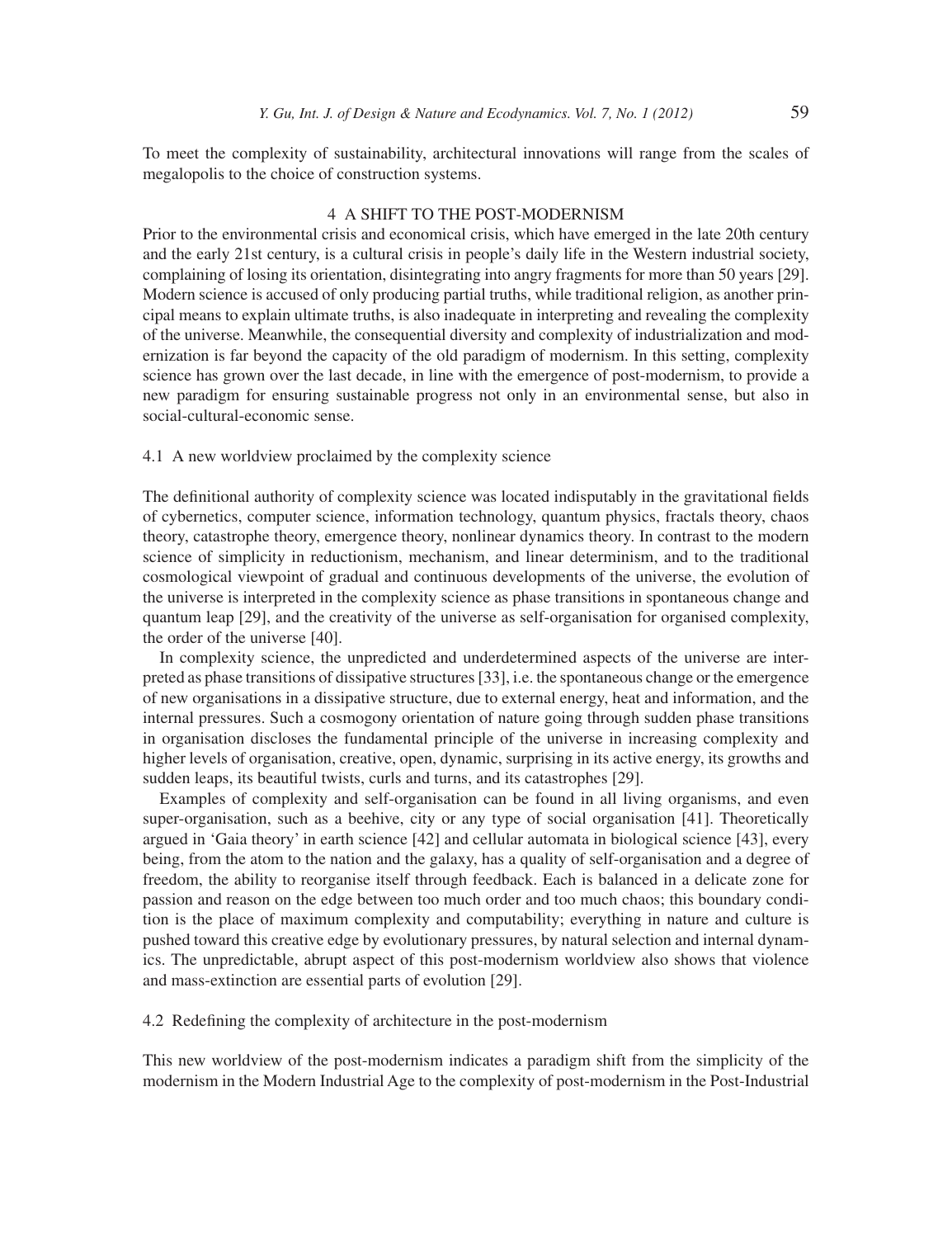Age. It rediscovers aesthetic and spiritual meanings of nature, which is denied by modernism in mechanism, linearism, and reductionism. The human society is thus meant to be self-organizing, in which the mind and culture are typical of their creativity. One of driving forces for human evolution is argued as human desire for learning [29], mankind evolving and progressing forward high level civilisation above ignorance. Hence, the fundamental intellectual and philosophical interrelation of man and nature is meant to progress to the extent far beyond the limited, inadequate modernism.

In response to these revolutionary progresses in science, the spirit of culture and the aesthetics of life, architecture is also meant to reflect this new world view of the creativity of universe, a departure from the modernism. Particularly, confronting with the environmental crisis since the late 20th century, architecture enriched by this new worldview is hypothesised to be able to confront the challenge of environmental sustainability, i.e. buildings to be earth-friendly to alleviate environmental problem and to restore the natural ecosystem. This post-modernism movement towards sustainable built environment will liberate architectural design from the constraints of existing industrial technology, politics, and economics, changing the architectural profession's basic philosophical and aesthetic values, design pattern and methods, concept and motivation [10, 13].

Architectural theorist Venturi [37] was one of promoters of complexity in architecture. The principle concern for the re-establishment of complexity is to restore to both art and everyday life the rights deprived of by the strategies of simplifying systematization that governed the abstract model of architectural design prevailing in modernism. The first stage of complexity in architecture is argued by Venturi as the collage of pre-existing, well-known solutions, the manipulation of classicism or any familiar ground. A recent argument on the complexity of architecture by Hagan [6] is inclusive of topology, morphology, biology, geology and complexity currently swarming amongst the architectural intelligentsia. Another theoretic standpoint by Vrachliotis [30] argues three lines of development on the complexity of architecture: a gestalt-psychological line, a cybernetic line and a biological-algorithmic line.

## 4.3 Summary: the complexity of post-modernism to meet the complexity of sustainability

The era of post-modernism has emerged since the late 20th century, along with a series of revolutionary advances in sociology, ecology, information technology and science, shifting from the reductionism simplicity of modernism science to the organised complexity of the post-modernism, revealing the new worldview of creativity of the universe. With this paradigm shift, the challenge of sustainable design in architecture will be possibly resolved, by expanding the design agenda, by absorbing progress in knowledge and technology. In specific, in the new Age of Information and Ecology of the 21st century, with the contextual influences of sociology, information technology and scientific progress, reinforced by earth-centralism, architecture will be rapidly changing to be of an environmental responsibility, to alleviate environmental problem and to restore the natural ecosystem.

# 5 A PARADIGM OF NATURE FOR SUSTAINABLE DESIGN

In general, nature is primary, metamorphic, and endlessly ambiguous; it offers a universal source and reservoir of ideas and symbolism in the arts, imagery for infusing architecture with a more relevant visual content [35, 44]. In addition, the profusion of evocative subject matter associated with nature consists of its comfortable scale relationships to the human body, the complexity of its structure, and the science describing its dynamic processes.

In contrast to the paradigm of machine in modernism design, nature has been appreciated as an inspirational and methodological paradigm in architectural design. The diverse implications of the paradigm of nature lies not only in spiritually symbolic value of harmony between man and nature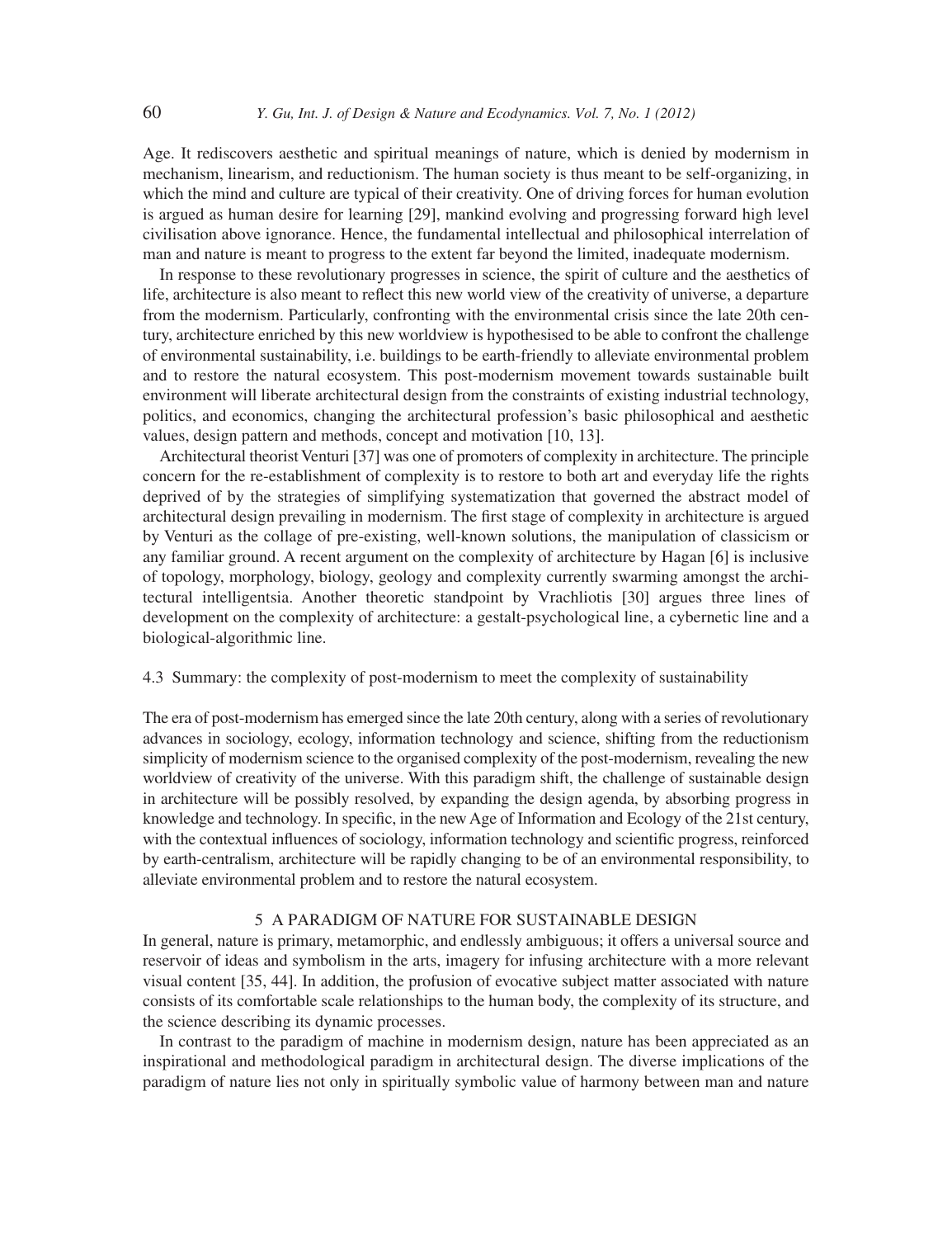in vernacular architecture, but also in a morphological sense, such as the aesthetic form, structure and function in organic architecture, and in information sense, such as the dynamic mechanisms of selforganisation, optimisation, evolution and generation in evolutionary and cybernetic architecture, and more importantly, in an environmental sense, such as the metabolism of nature for its diversity and vitality, self-organisation and evolution mechanisms for its sustainability.

# 5.1 A scientific paradigm of nature for sustainable design

In the Age of Information and Ecology since the mid 20th century, sustainable design is argued to be empowered by the progresses in modern science for the exploration of advanced strategies, propositions and technologies which are both ecologically responsible and symbolically communicative [10, 13, 28, 29, 40]. For example, studies in modern ecology, biological and thermodynamics sciences, the complex patterns, methods and mechanisms of organic systems introduces how an organism operates as a selfcontained, self-sufficient and self-organising system fit into the niche of nature for an ecological sustainability, vitality and resilience. In addition, the specialties of nature [44] as an integrated and selfcontained living ecosystem are composed of its sustainable prosperity, its perpetual metabolism, no-waste emission, and the principles of self-organisation, optimisation and the thermodynamic laws.

In brief, nature provides a scientific paradigm as a methodological backbone to establish the concept and framework of sustainable architecture in the context of the natural environment. This scientific paradigm opens a new horizon for environmentally sustainable design in architecture, which calls for a conceptual, aesthetic, motivation, objective and philosophical departure from modern architectural design in the industrial pattern. For example, it advocates a philosophical underpinning of eco-centrism to replace anthropocentrism in sustainable design, for environmental symbiosis of architecture and nature.

## 5.2 A hypothesis: an intelligent model for sustainable architecture in the paradigm of nature

As generalised in the concept of sustainability, both human demands and environmental concerns of the natural ecosystem must be integrated into sustainable design. In addition, sustainable architecture is proposed to reflect the new worldview of post-modernism, i.e. self-organisation and evolution for the emergence of order. Hence, in hypothesis, an alternative proposition for sustainable design is to systematically integrate man, nature and innovative technology into the art of sustainable architecture, which follows the paradigm of the natural ecosystem, in self-organisation and evolution for the sustainable symbiosis of architecture and nature. Specifically, buildings are hypothesised to be able to self-organise their ecological interaction with nature in the form of energy and natural resources as inputs to meeting the micro-climate demands from the end-users of buildings, and to adapt and optimise their pollution emission as outputs, in feedback towards a maximum efficiency of energy and natural resources and minimising their negative environmental impacts on the natural ecosystem.

In other words, by applying the intelligence of nature, the metabolisms of buildings will be improved for an ecologically sustainable symbiosis with nature, in a conceptual analogy of buildings like trees and cities like forests [2], with structure, material and energy associations. This model can be generalised as an intelligent model of buildings in the metabolism of living organisms in the natural ecosystem. This is a holistic sustainable design scheme [45] proposed to embrace the dimensions of man, nature, and buildings, optimising the environmental interrelations of buildings with the natural ecosystems, and human accessible via information communication technology. To realise this hypothesis of an intelligent model for sustainable architecture, a more concrete framework from natural sciences is essential, specified in the following section.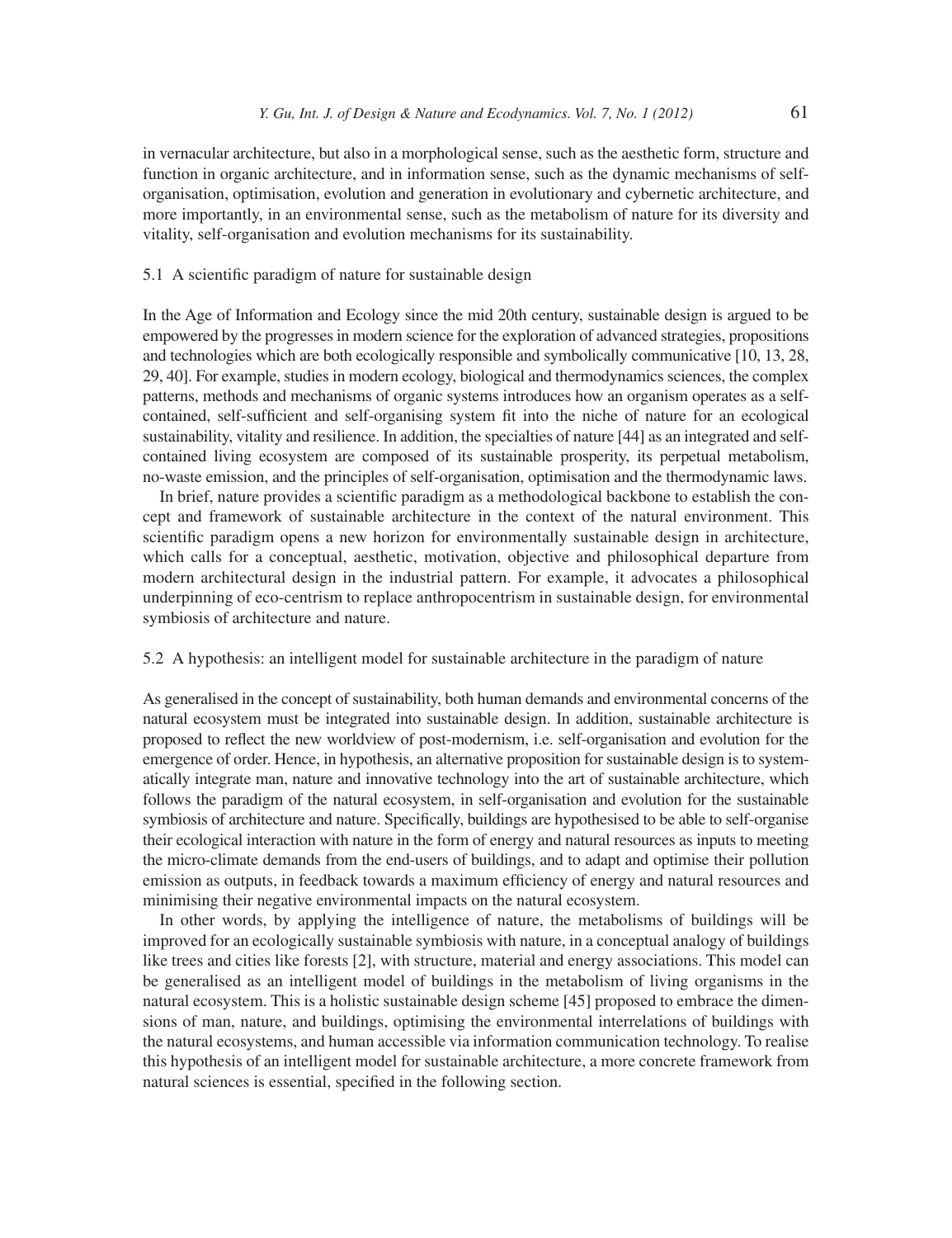#### 6 OPEN SYSTEMS MODEL FOR SUSTAINABLE DESIGN

In natural science, the laws of thermodynamics are the fundamental laws governing energy use and transfer in systems. Classical formulations of the Second Law of Thermodynamics introduce the irreversibility of entropy increase in isolated systems, i.e. degradation of energy, waste and unavailable energy during thermodynamic transformations. However, a striking modern statement of the Second Law as it applies to open systems generalise s not only the irreversible entropy increase as the arrow of time, but also the evolution of open systems for the emergence of order. Open systems evolve as dissipative structures transferring far-from-equilibrium to stability and compatibility with the host environment, re-distributing material and energy within the system. This open thermodynamics model provides a scientific framework to interpret, analyse, adapt and optimise the environmental performance of buildings as thermodynamic exchanges, including both energy and resource use and environmental impacts upon the natural ecosystem. For a more detailed introduction to open systems models and the various mechanisms, including self-organisation and evolution see [45].

# 6.1 A theoretical framework of evolution: self-organisation and optimisation for order

The fundamental mechanisms of open systems evolution via the Second Law of Thermodynamics are composed of entropy gradients interacting with the host environment through microscopically self-organising structures for an optimal distribution of energy, matter and information in feedback loops, to increase the complexity of open systems, and to minimise the entropy production into the host environment, leading towards the emergence of order, i.e. a macroscopic compatible interrelation of the open system and the host environment. The evolution of open systems in feedback, as shown in Fig. 7, implies a method of 'evolving by learning', i.e. an open system learns from the previous experience to evolve and attain a desirable outcome, thus the system evolves smoothly from the past to the future for its sustainability. Furthermore, the open systems entropy balance equation implies the rates of variables determine the emergence of desirable outcomes such as order.

# 6.2 Universal generality and implications of open systems model

The Second Law of Thermodynamics for open systems holds significant implications for the formulation and interpretation of emergence phenomena and transformations in the natural sciences, and by analogy in the social sciences. Archetypes of open systems can be found in living organisms, the ecosystems, the universe, physical matter, social society, human life, etc., which can be interpreted in terms of self-organisation and evolution, the emergence of order, and the production of entropy from the model of open systems evolution. For example, the origin of organic life is assumed to be open thermodynamic systems in biology; the formation, organisation and degradation of matter in material science are entropy phenomena in nature; the creation and creativity of the universe is open systems evolution in cosmology; the dynamics of human psyche is closed or open systems in psychology; the evolution of human society is recognised as open systems evolution in sociology. In brief, the generality of open systems evolution implies a new worldview: the creativity and complexity of the universe is generated by its evolution and self-organisation as an open system; and the model of open systems evolution is a fundamental scientific mechanism for the adaptation and optimisation to the emergence of order.

6.3 A post-industrial pattern for environmental sustainability

The study of thermodynamics was initiated in the Industrial Age, which accelerated the thermodynamic conversion of natural resource into mechanical work demanded by industrial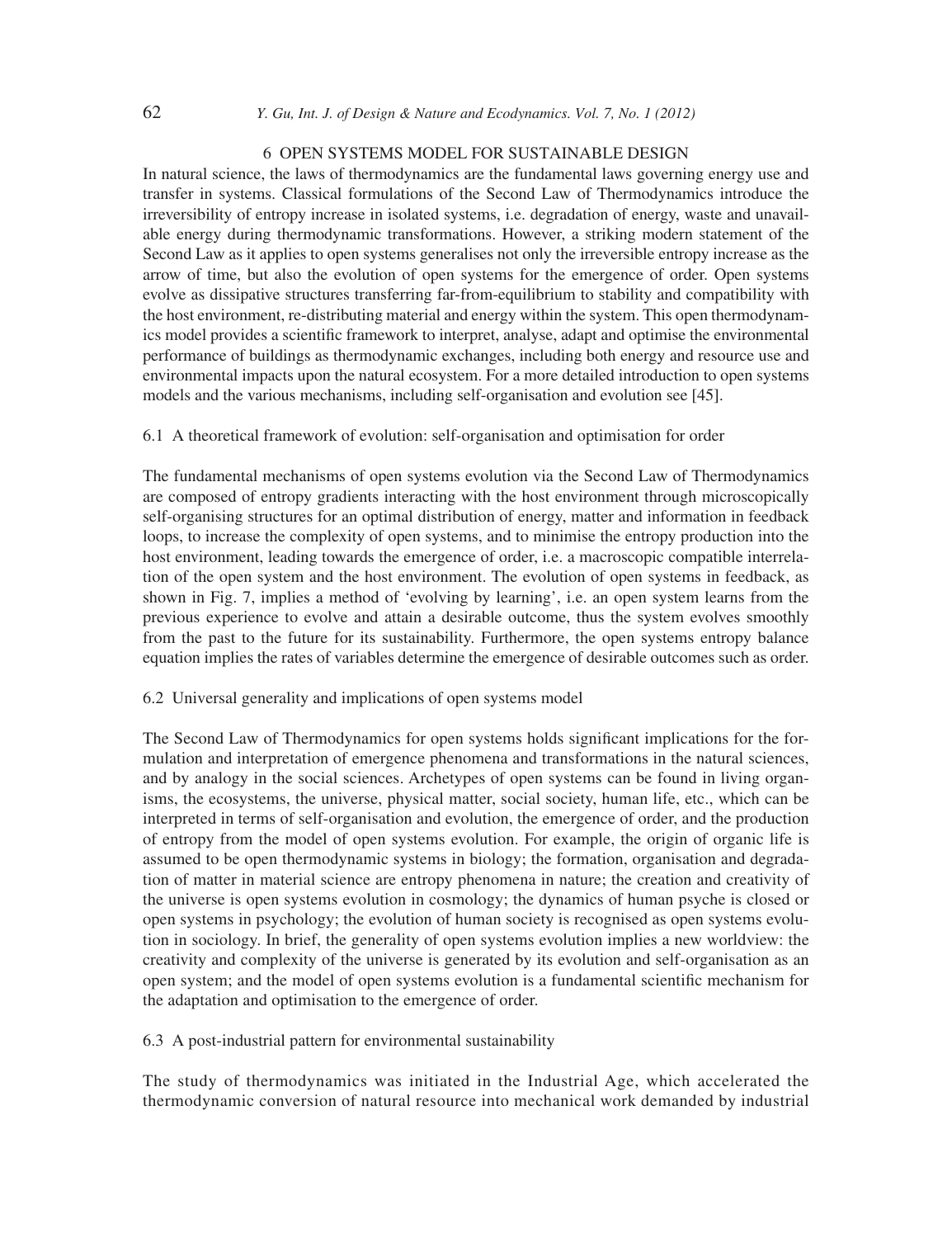

Figure 7: Three transitional phases of an open system evolution.

progress. However, the technologies of energy use and the choices of energy use in the early industrial pattern [46] have induced the environmental crisis which is emerging in the late of 20th century. As argued by physicist Frederic Keffer [47], 'the early industrial revolution involved energy, but the automatic factory of the future is an entropy revolution'. It suggests, in terms of the Second Law of Thermodynamics, the initial industrial pattern follows the pattern of closed systems or isolated systems, without an effective mechanism to optimise the energy and materials resources use in the model of open systems evolution, to minimise the negative impact of entropy upon the host environment of nature. To resolve the environmental problems caused by the unsustainable industrial pattern, the model of open system evolution is therefore proposed by the author as an alternative post-industrial pattern for environmental sustainability.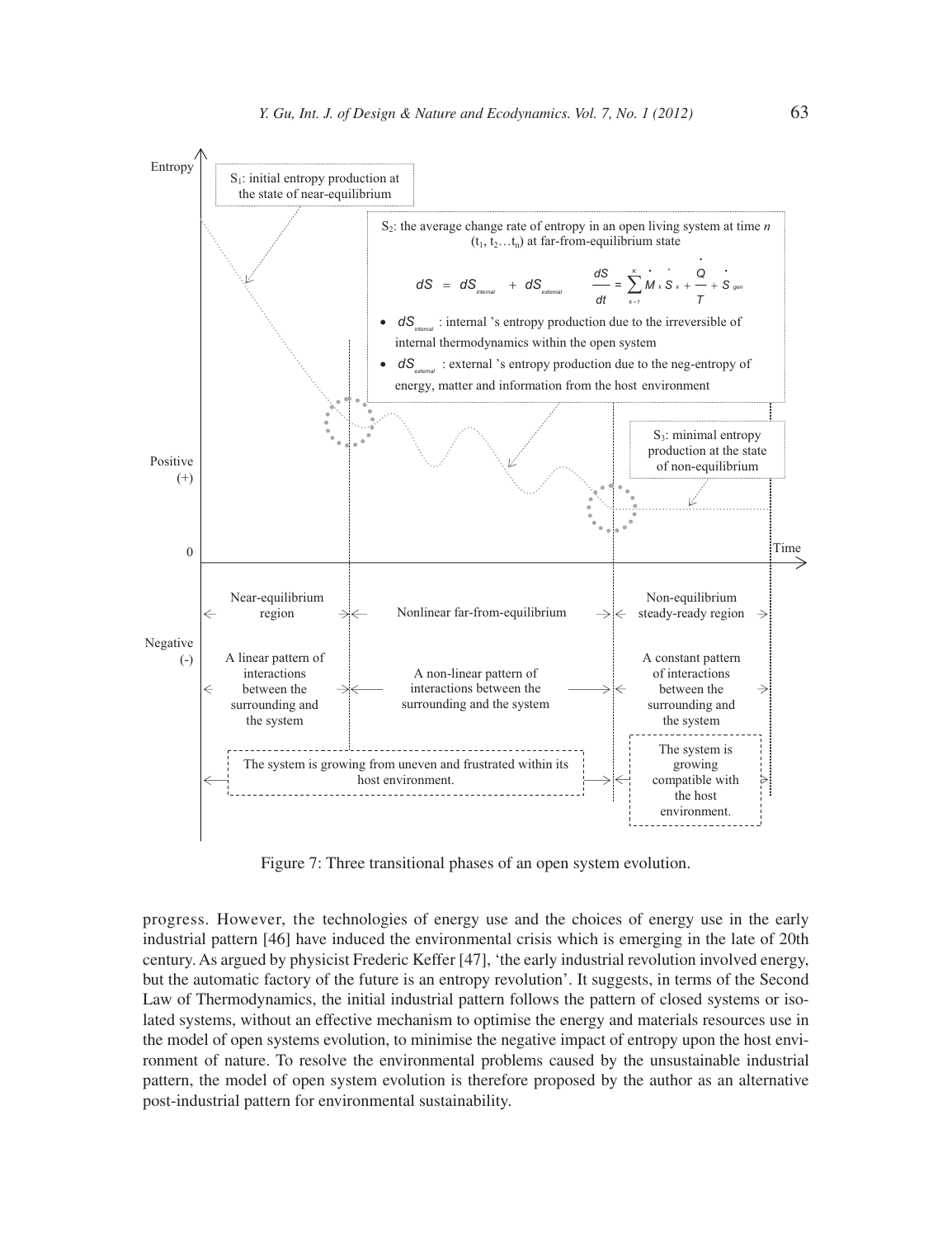In brief, the model of open system evolution in the Second Law of Thermodynamics provides a theoretical framework of sustainable design in the built environment. The order of open systems evolution, i.e. the compatible coexistence of an open system and its host environment after its evolution, can be interpreted as a sustainable symbiosis of buildings with the host environment of the natural ecosystems. This order can be realised by thermodynamically transferring energy, matter and information of buildings with the host environment of nature, using the mechanism of selforganising an internal structure of energy and resources consumption, optimising the distributions of energy and resource use in buildings over the life cycles of provision, production, transport and consumption.

## 7 THE ART AND SCIENCE OF SUSTAINABLE ARCHITECTURE

The paradigm of open systems evolution is a guiding principle in Nature that seems specifically designed for sustainability. Learning from Nature, several implications of open system evolutions in architecture are generalised in [45], including a holistic scheme for systematic sustainability in ecological architecture in the model of open thermodynamics systems for ecological architecture, and sustainability through evolutionary optimisation. In addition, two theoretical implications are outlined below. In brief, it is argued that sustainable design via an open system model is a synthesis of arts and sciences.

## 7.1 An intelligent model for sustainable design

In the paradigm of open systems evolution, an intelligent model for sustainable design in architecture is proposed as follows:

- 1. A system: an abstract method to study buildings as complex open systems, the configuration of which is embedded in the natural environmental context, imposing certain opportunities, constraints and limits for the optimisation of the environmental performance of a building.
- 2. An indicator: buildings would be designed as open systems, which are intelligently aware of their environmental impact and adapt their environmental performance to minimise negative environmental impact; all of the on-going process would be indicated by a quantitative index of entropy; this indicator would then suggest the possible direction of optimisation; this quantitative indicator is specifically defined regarding to the host context of nature, as stated in the model of open systems evolution.
- 3. A mechanism: in the mechanism of open systems evolution, buildings are designed to be able to adapt and optimise their environmental performances with minimal negative impact over their life cycles, to be environmental compatible to the host environment of the natural ecosystem.
- 4. A contextual definition: the concept of sustainable design is defined as an environmental compatibility between buildings as open systems with their natural context as the host environment, which can be achieved through complex environmental interactions between them through the mechanism of open systems evolution.
- 5. An on-going process: the primary goals of sustainable design, i.e. the efficiency of energy and resource consumption and the minimisation of negative environmental such as pollution emission are realised by an on-going dynamic evolution of buildings as open systems; buildings would be in an intelligence to be aware of the negative impacts, and to actively and positively adapt and optimise their performances with minimal impacts.
- 6. Generality in application: the strategy in the paradigm of open systems evolution is applicable not only in sustainable design in architecture, but also in sustainable development in general.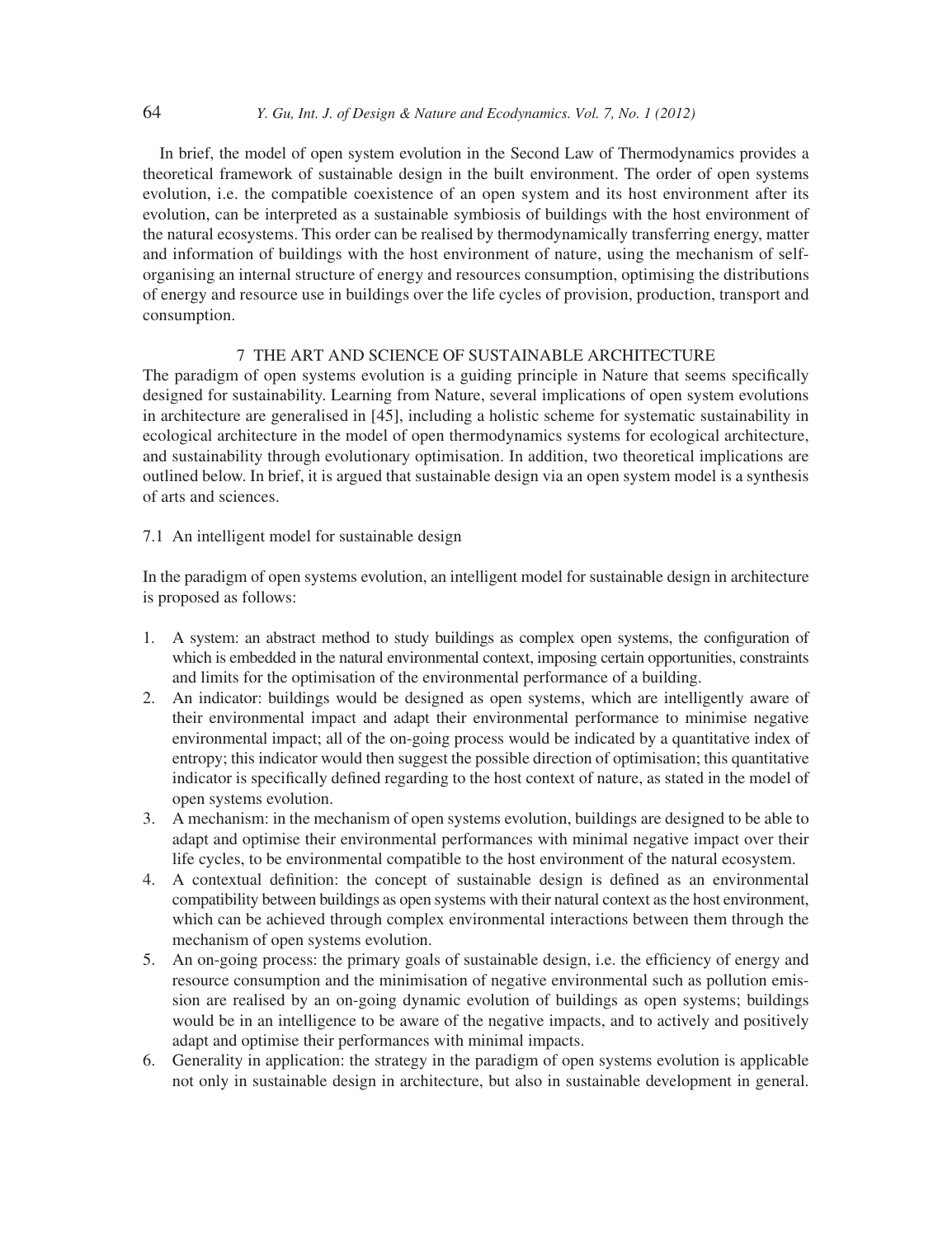The interrelation of a development and its contexts, e.g. environmental context, sociological context, economic context, cultural context, geographical context, etc., can be interpreted in terms of the interrelations of an open system and its host environment; thus, in the evolutionary mechanism of open systems, sustainable development can be achieved with minimal negative impacts upon the context.

## 7.2 A design theory of contextual architecture

The paradigm of open systems evolution can be generalised as a strategy of contextual design for sustainable symbiosis of architecture with nature. This design strategy is notionally entitled 'a design of contextual architecture'. Contextual architecture refers that buildings would be designed environmentally responsive to the natural context, and dynamically interactive with the natural environment for the optimisation of their environmental performances, which can be realised by information communication technologies. In the terms of information science, through 'pattern recognition and learning experience' in the paradigm of open systems evolution, it is possible to realise contextual architecture, where the morphological design language, the structure, the materials, the spatial organisation, the topology of energy and resources can all be environmentally responsive to their various contexts.

## 8 CONCLUSION

This paper proposes a post-industrial paradigm for sustainable architecture via an open system model. Sustainable architecture is configured as an open system whose environmental performance is adapted and optimised intelligently using the tools of information and communication technology in support of participation by the end-users, and employing the mechanisms of open systems evolution to minimise the negative environmental impact on the natural environment, and desirable order of sustainable architecture, i.e. a sustainable symbiosis of architecture with nature.

## ACKNOWLEDGEMENT

The author would like to acknowledge the warm support from Professor Rob Evans, Director, VRL, NICTA at the University of Melbourne, for his patient refining this paper.

## REFERENCES

- [1] Oppenheimer, S., *The Origins of the British: A Genetic Detective Story*, Constable and Robinson: London, 2006.
- [2] McDonough, W. & Braungart, M., *Cradle to Cradle: Remaking the Way We make Things*, North Point Press: New York, 2002.
- [3] Steele, J., *Sustainable Architecture: Principles, Paradigms, and Case Studies*, McGraw-Hill: New York, 1997.
- [4] Dobson, A., *Green Political Thought*, Unwin Hyman: London, 1990.
- [5] Stasinopoulos, P., Smith, M.H. *et al*., *Whole System Design: an Integrated Approach to Sustainable Engineering*, Earthscan Ltd.: London, UK, 2008.
- [6] Hagan, S., *Taking Shape: A New Contract between Architecture and Nature*, Architectural Press: Oxford, 2001.
- [7] Gauzin-Müller, D. & Favet, N., *Sustainable Architecture and Urbanism: Concepts, Technologies, Examples*, Birkhauser: Basel; Boston, 2002.
- [8] Salat, S., *The Sustainable Design Handbook China: High Environmental Quality Cities and Buildings*, Hermann Editeurs des Sciences et des Arts (CSTB), 2006.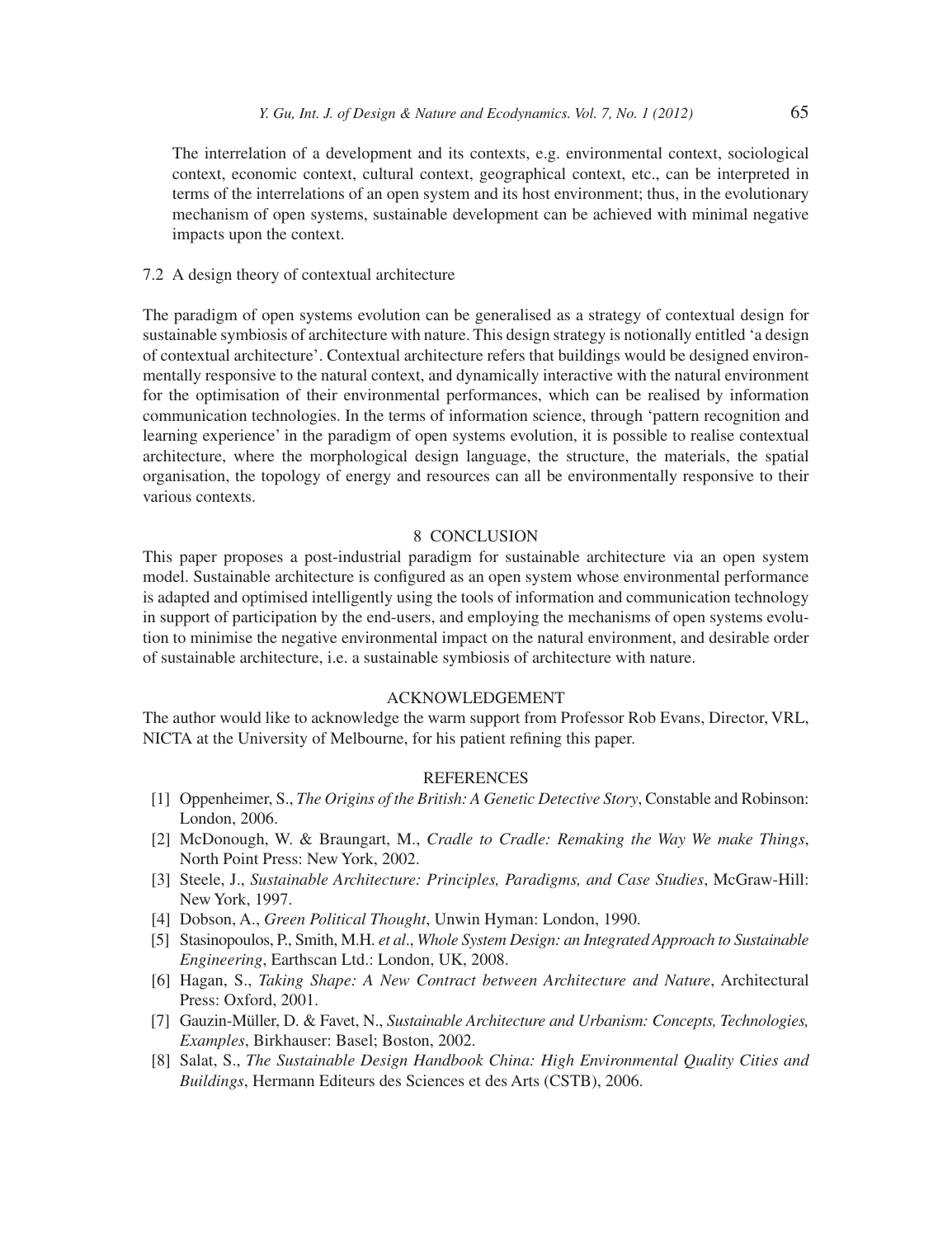- [9] Bisch, J., Natural metabolism as the basis for intelligent architecture. *Construction Ecology: Nature as the Basis for Green Buildings*, eds C.J. Kibert, J. Sendzimir & G.B. Guy, Taylor & Francis: New York, 2001.
- [10] Wines, J., *Green Architecture*, Taschen: Köln; London, 2000.
- [11] Moore, S., *Architecture, Esthetics, and Public Health. The Hand and the Soul: Ethics and Aesthetics in Architecture and Art.* S. Illescu. University of Virginia Press: Charlottesville, VA, 2006.
- [12] Birkeland, J. (ed.), *Design for Sustainability: A Sourcebook of Integrated, Eco-logical Solutions*, Earthscan Publications Ltd.: London, Sterling, VA, 2002.
- [13] Ray-Jones, A. (ed.), *Sustainable Architecture in Japan: the Green Buildings of Nikken Sekkei*, Wiley-Academy: Chichester, 2000.
- [14] Daly, H.E., *Ecological Economics and the Ecology of Economics: Essays in Criticism*, E. Elgar: Cheltenham, UK; Northampton, MA, USA, 1999.
- [15] Hawken, P., Lovins, A. & Humter Lovins, L. et al., *Natural Capitalism: Creating the Next Industrial Revolution*, Earthscan: London, 1999.
- [16] Rees, W.E. & Wackernagel, M., *Our Ecological Footprint: Reducing Human Impact on the Earth*, New Society Publishers: Gabriola Island, BC, 1996.
- [17] Commoner, *The Environmental Cost of Economic Growth*, 1972.
- [18] Durning, A.T., *How Much is Enough? The Consumer Society and the Future of the Earth*, Earthscan: London, 1992.
- [19] Steele, J., *Ecological Architecture: a Critical History 1900-today*, Thames & Hudson: London, 2005.
- [20] Walker, S., *Sustainable by Design: Explorations in Theory and Practice*, Earthscan: London; Sterling, VA, 2006.
- [21] Brundtland, G.H., *Our Common Future: The World Commission on Environment and Development, The Assessment of the Brundtland Commission*, Oxford University Press: Oxford; New York, 1987.
- [22] Docalavich, H., *The UN and the Global Marketplace: Economic Developments*, Mason Crest Publishers: Philadelphia, 2007.
- [23] Jaynes, E.T., *Probability Theory: the Logic of Science*, Cambridge University Press: New York, 2003.
- [24] Singleton, D., *Sustainability, a Risk Management Perspective*, Arup: London, UK, 2004.
- [25] Allenby, B.R. & Graedel, T.E., Defining the environmentally responsible facility. *Measures of Environmental Performance and Ecosystem Condition*, ed. P.C. Schulze, National Academy Press, National Academy of Engineering: Washington, DC, 1999.
- [26] International Earth Science Information Network, 2005.
- [27] Bellut, C., "Arh, Luise, lass…das ist ein zu weites feld," or: the Gordian knot of complexity. *Complexity: Design Strategy and World View (Context Architecture)*, eds A. Gleiniger & G. Vrachliotis, Birkhäuser: Basel, 2008.
- [28] Prigogine, I. & Stengers, I. *Order Out of Chaos: Man's New Dialogue with Nature*, Fontana Paperbacks: London, 1984.
- [29] Jencks, C., *The Architecture of the Jumping Universe: a Polemic: How Complexity Science is Changing Architecture and Culture*, Academy Editions: London, 1997.
- [30] Vrachliotis, G., Popper's mosquito swarm: architecture, cybernetics, and the operationalization of complexity. *Complexity: Design Strategy and World View (Context Architecture)*, eds A. Gleiniger & G. Vrachliotis, Birkhäuser: Basel, 2008.
- [31] Erve van de, W.S., *Le Corbusier, Idealistisch Architect*, Oosthoek: Utrecht, 1951.